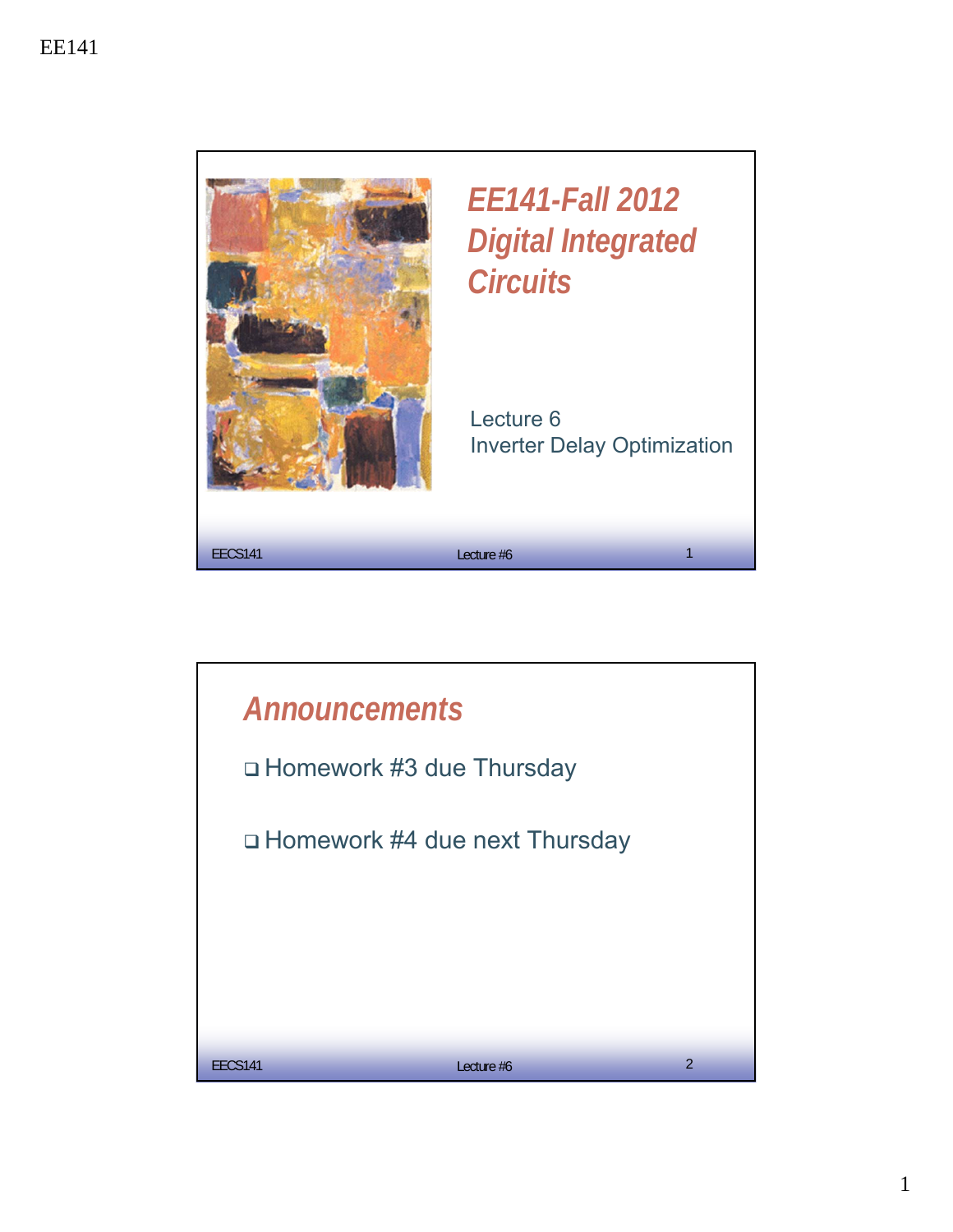

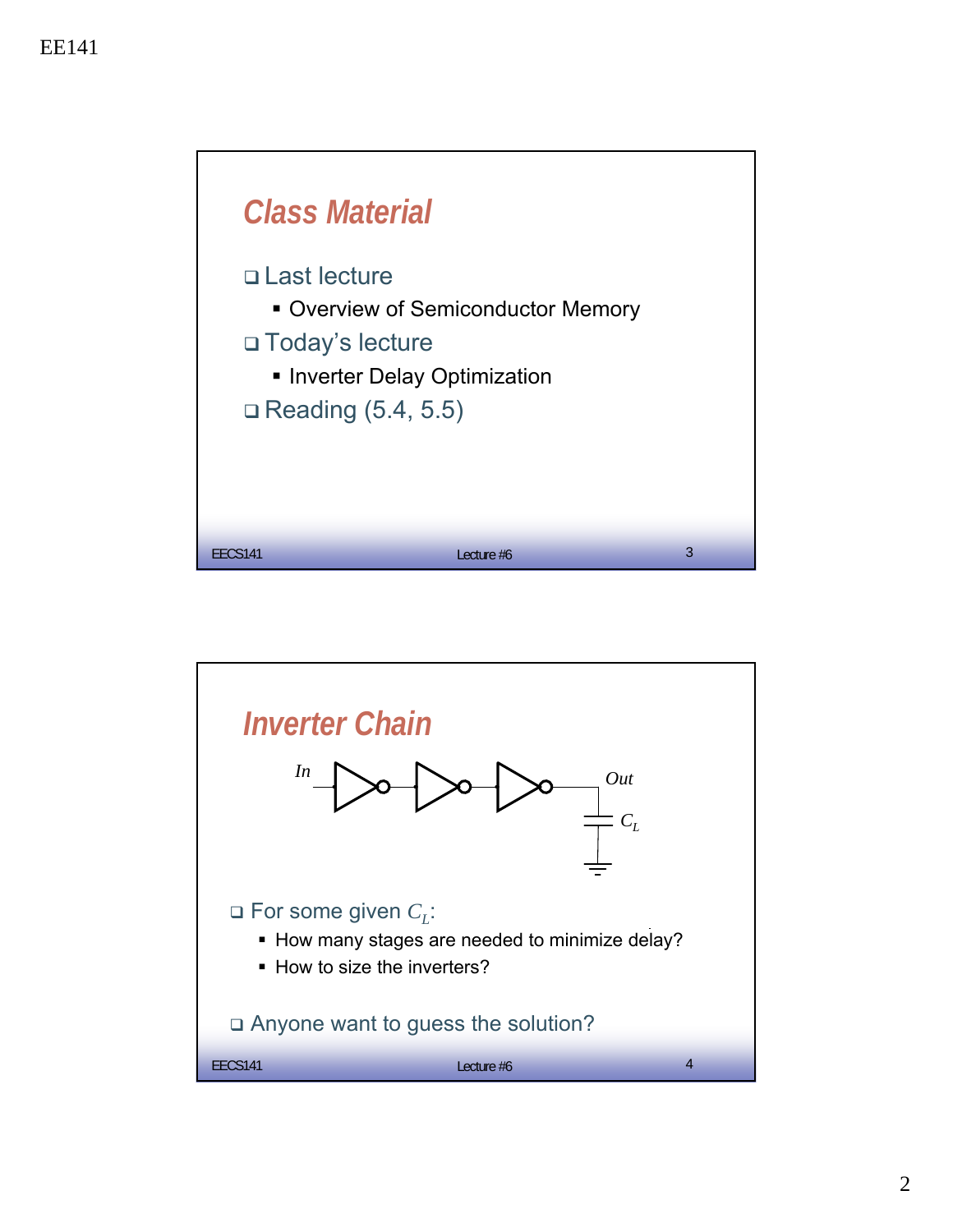

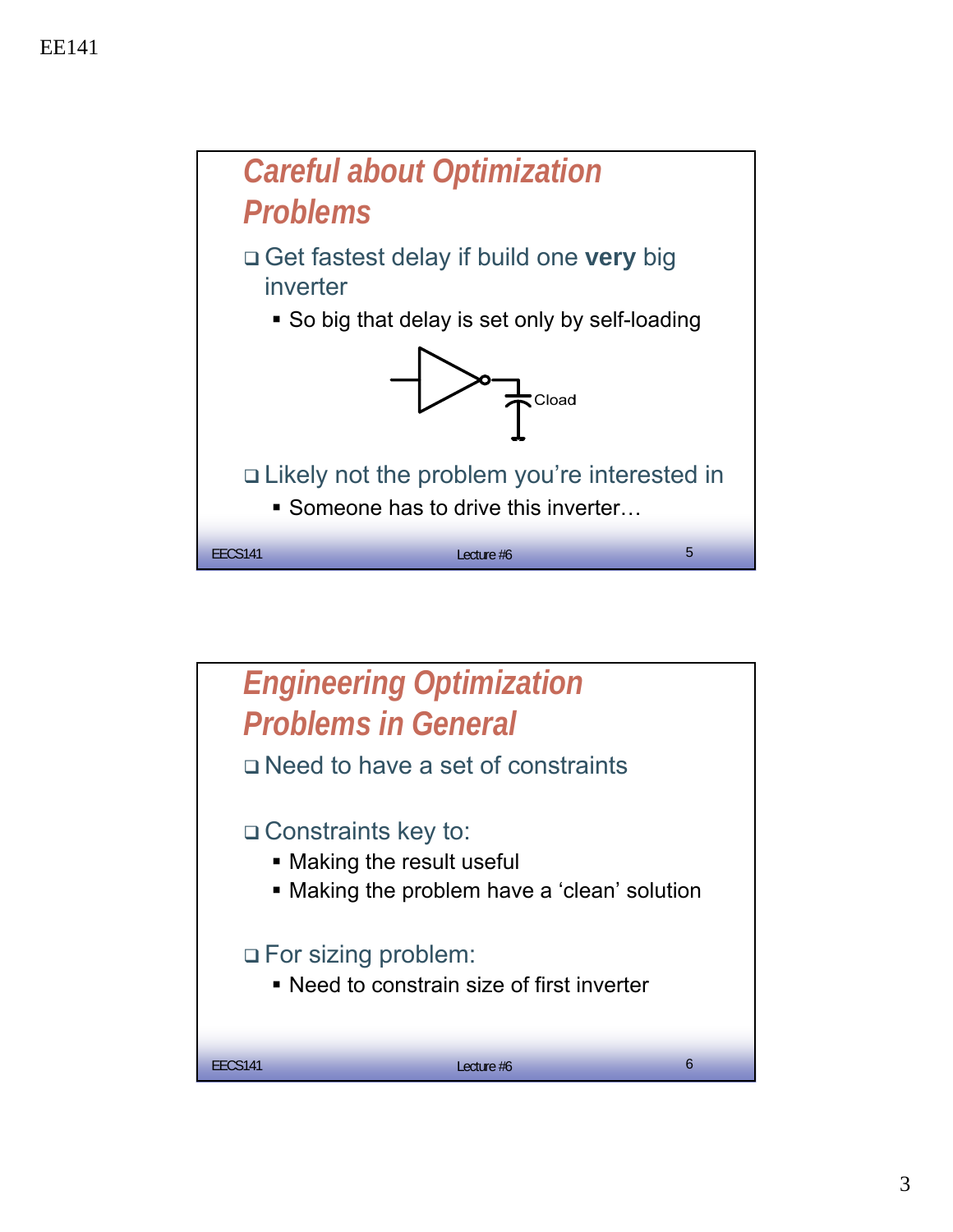

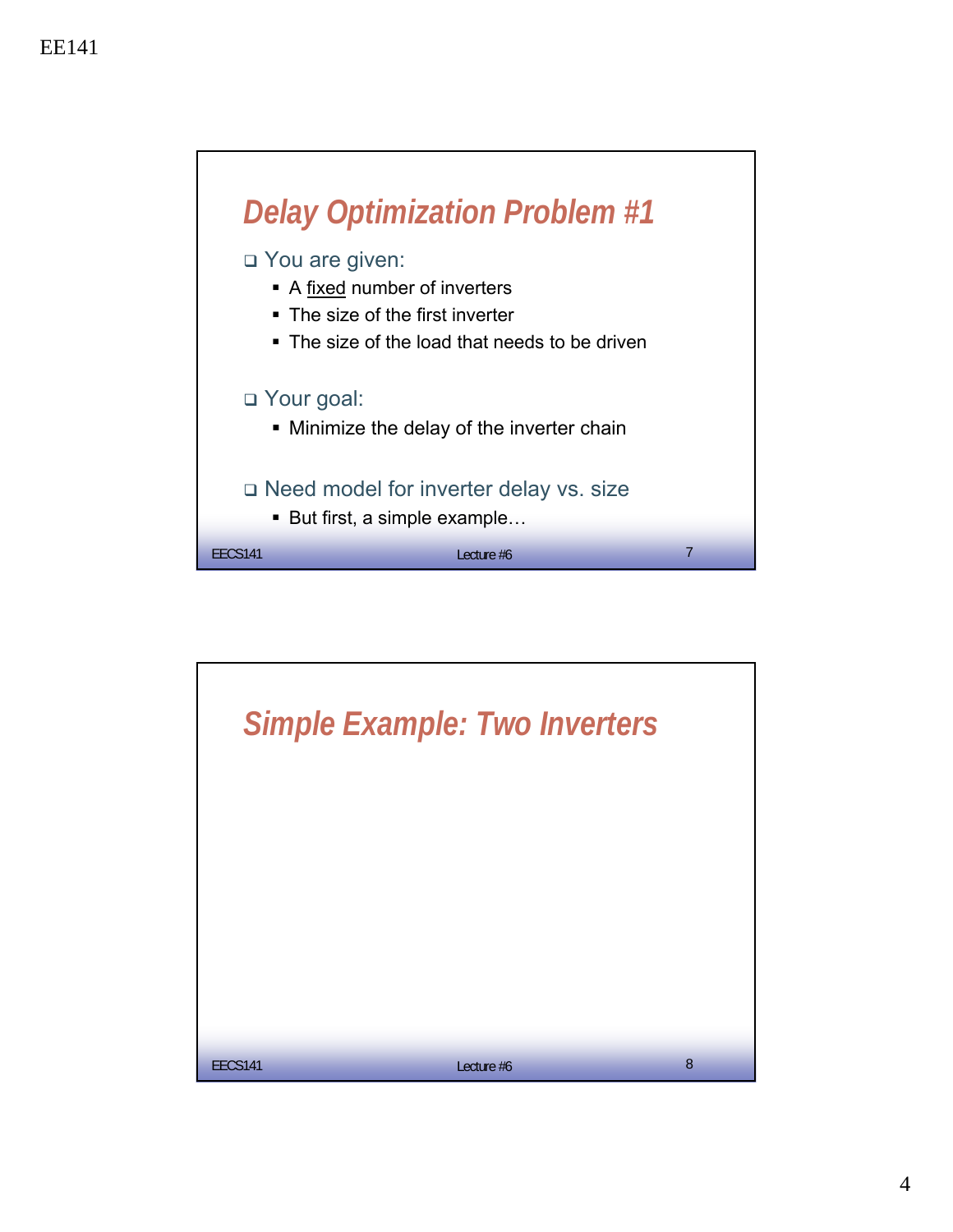

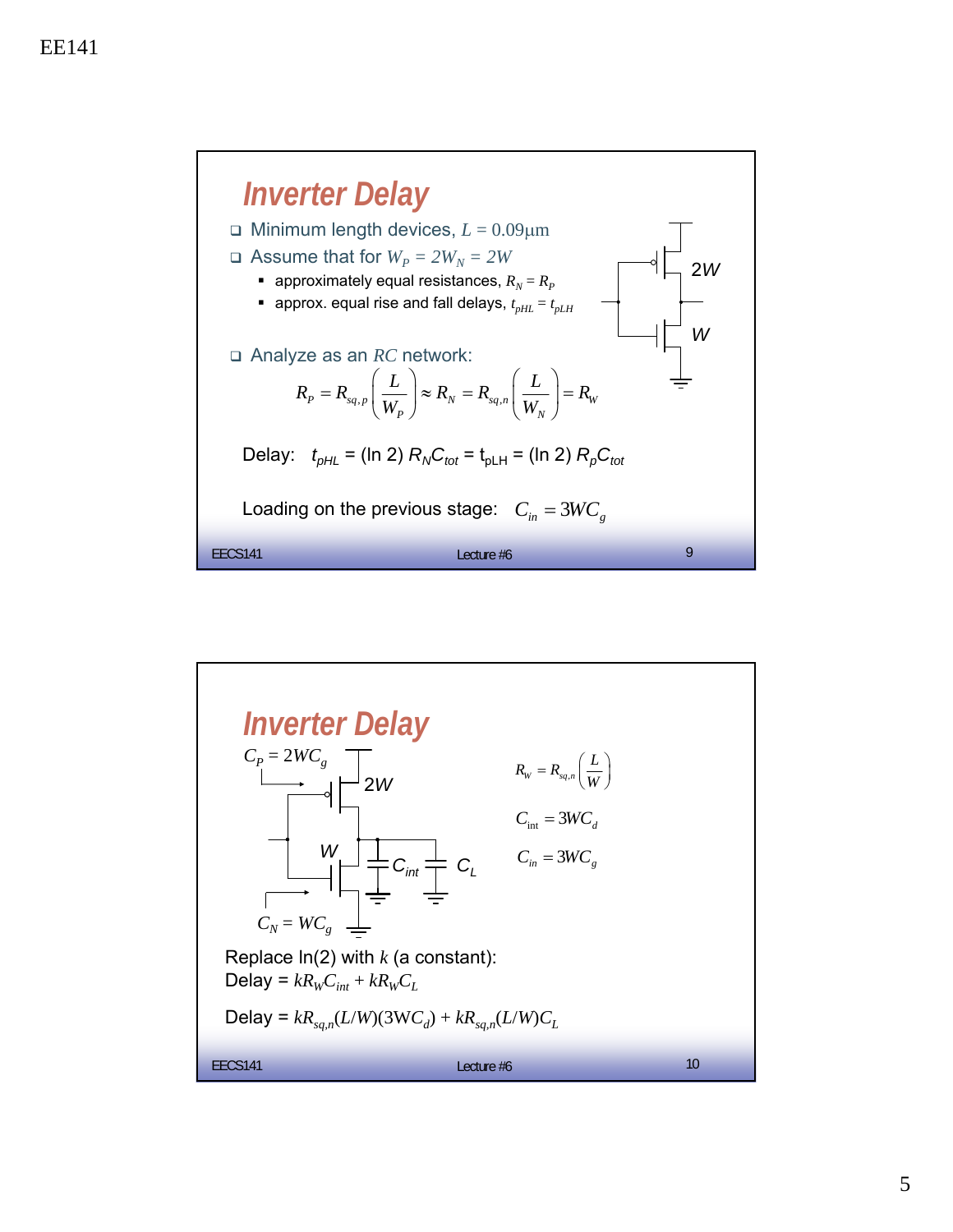

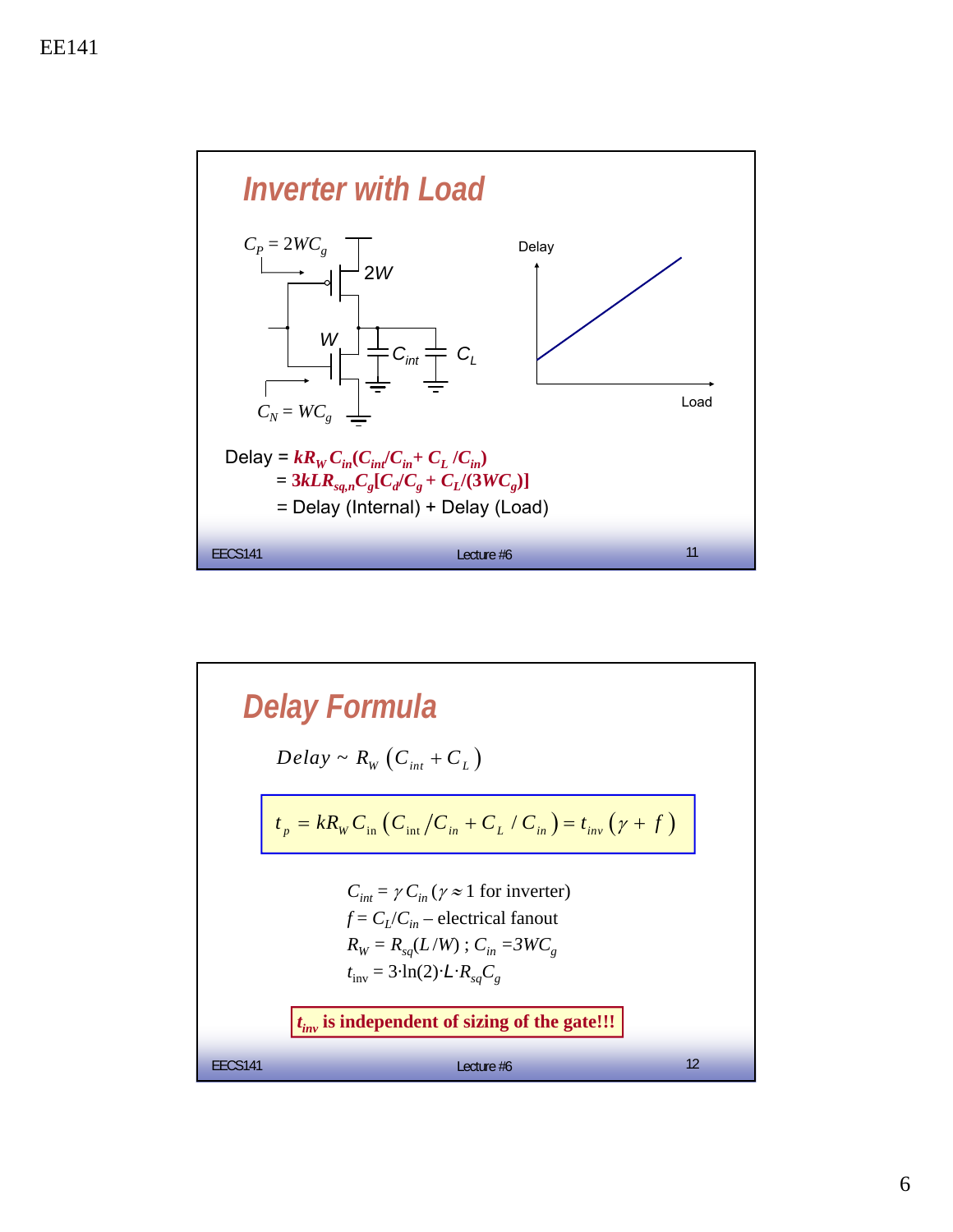

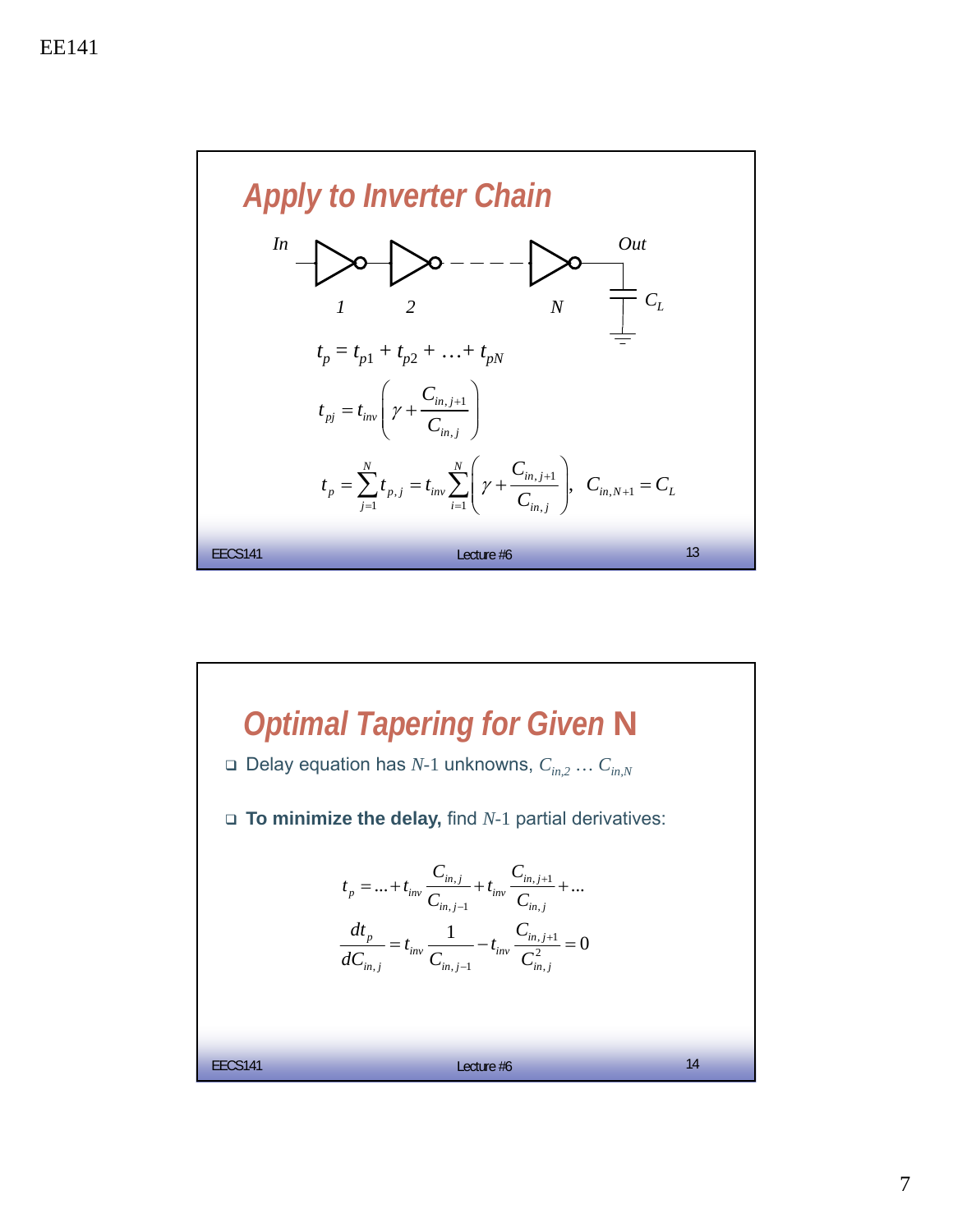

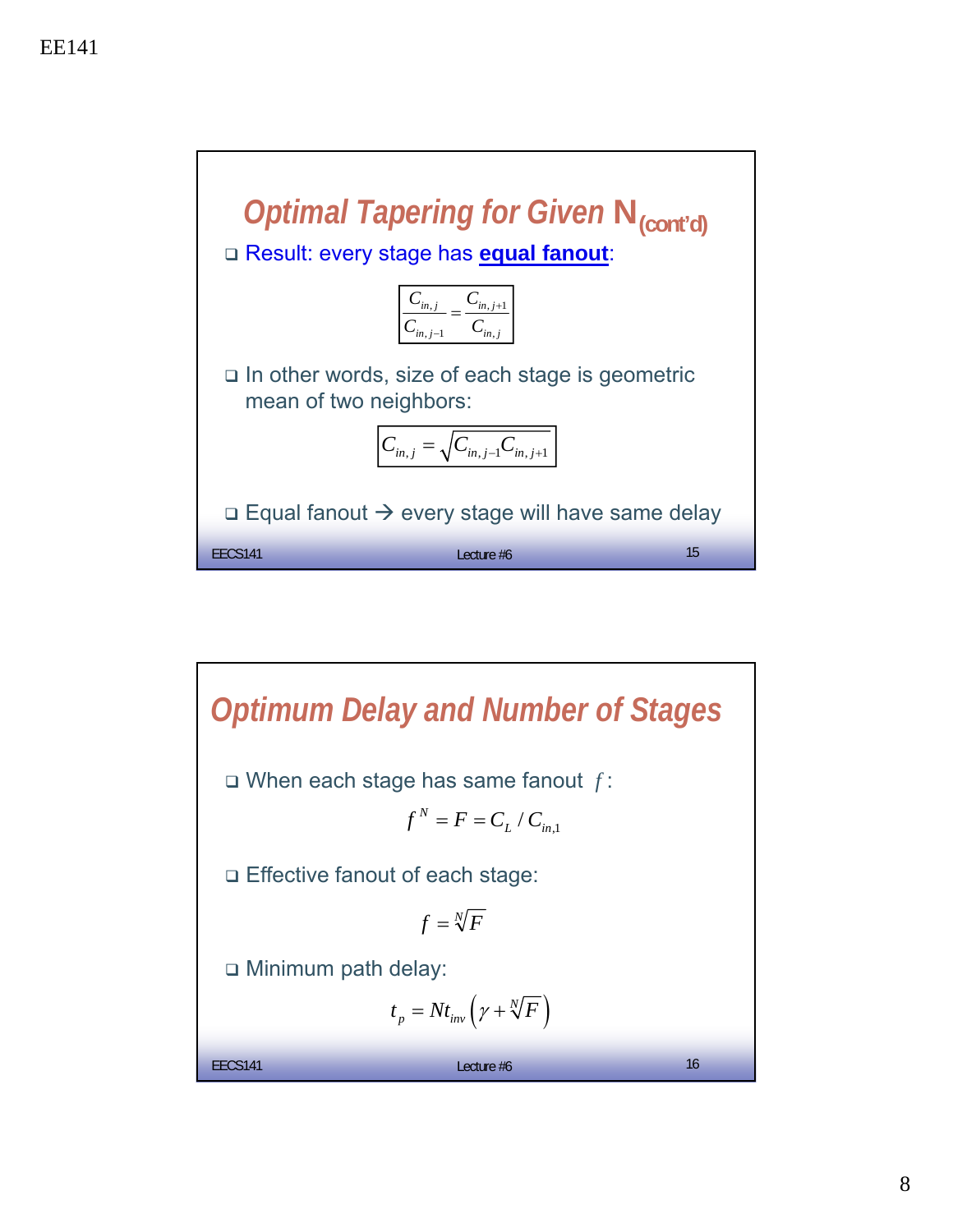

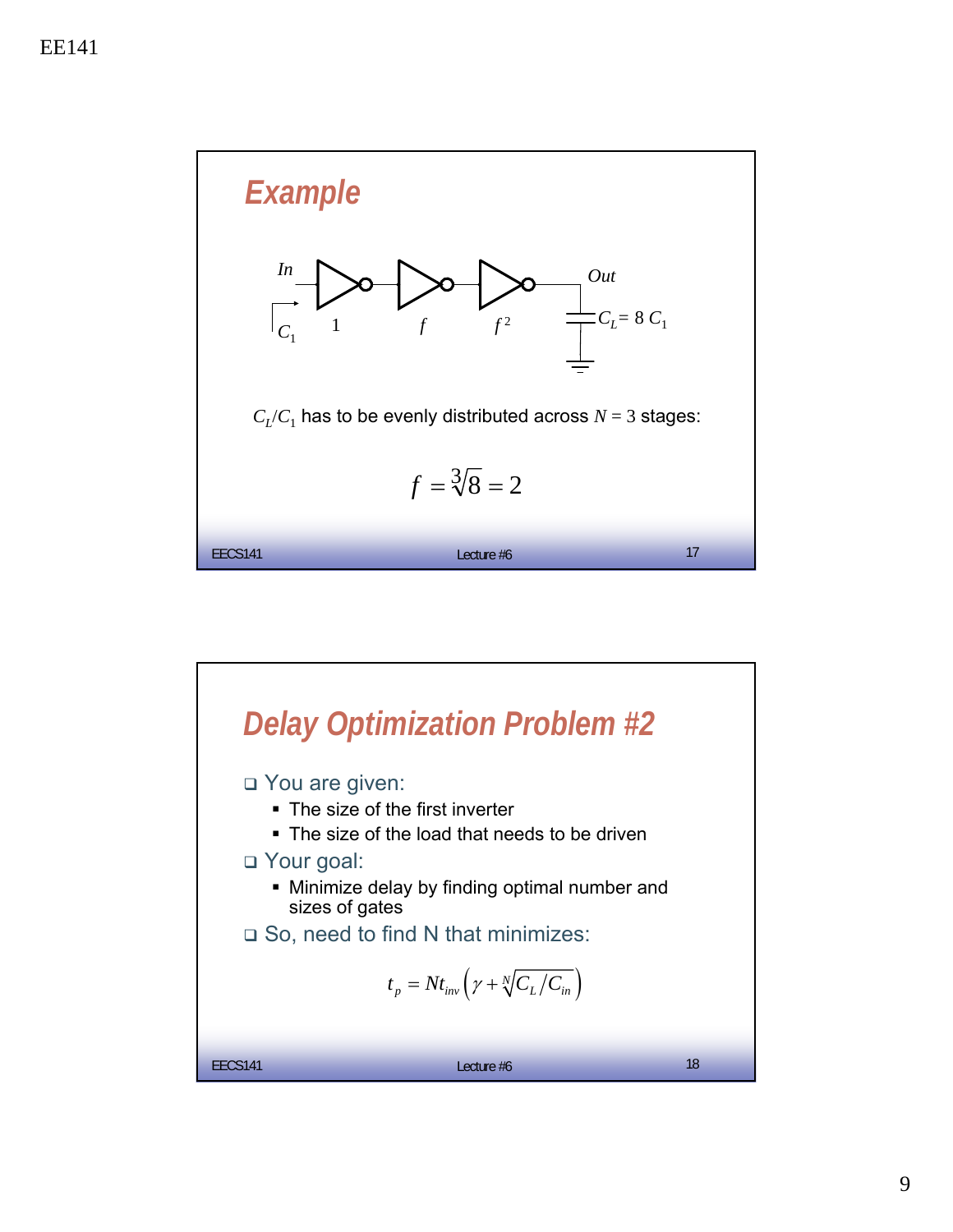

Solving the Optimization  
\n
$$
\Box \text{ Rewrite N in terms of fanout/stage } f:
$$
\n
$$
f^N = C_L/C_{in} \rightarrow \left[ N = \frac{\ln(C_L/C_{in})}{\ln f} \right]
$$
\n
$$
t_p = Nt_{inv} \left( (C_L/C_{in})^{1/N} + \gamma \right) = t_{inv} \ln(C_L/C_{in}) \left( \frac{f + \gamma}{\ln f} \right)
$$
\n
$$
\frac{\partial t_p}{\partial f} = t_{inv} \ln(C_L/C_{in}) \cdot \frac{\ln f - 1 - \gamma/f}{\ln^2 f} = 0
$$
\n
$$
f = \exp(1 + \gamma/f) \quad \text{For } \gamma = 0, f = e, N = \ln(C_L/C_{in})
$$
\n
$$
\text{EECS141} \qquad \text{Lecture } \#6 \qquad 20
$$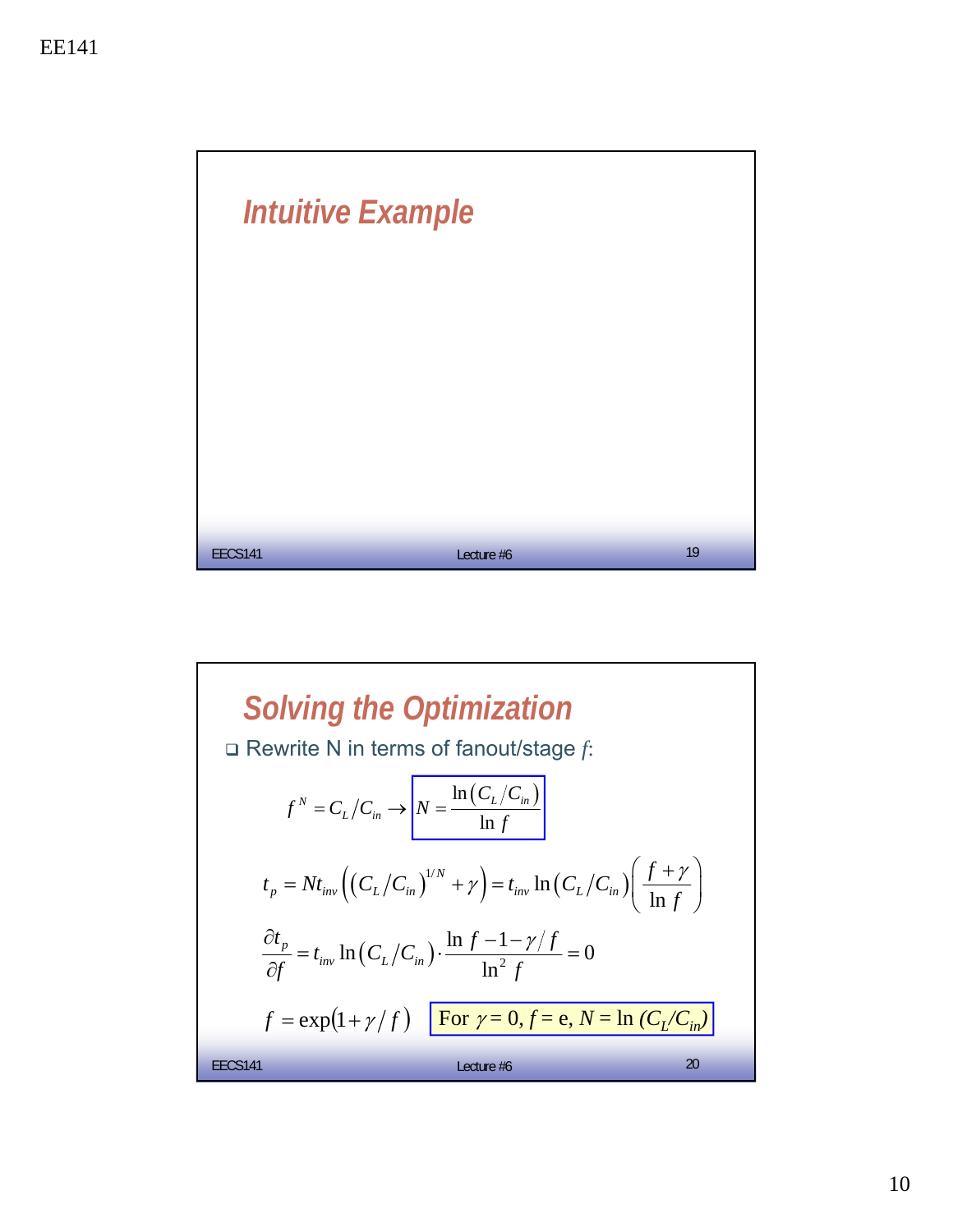

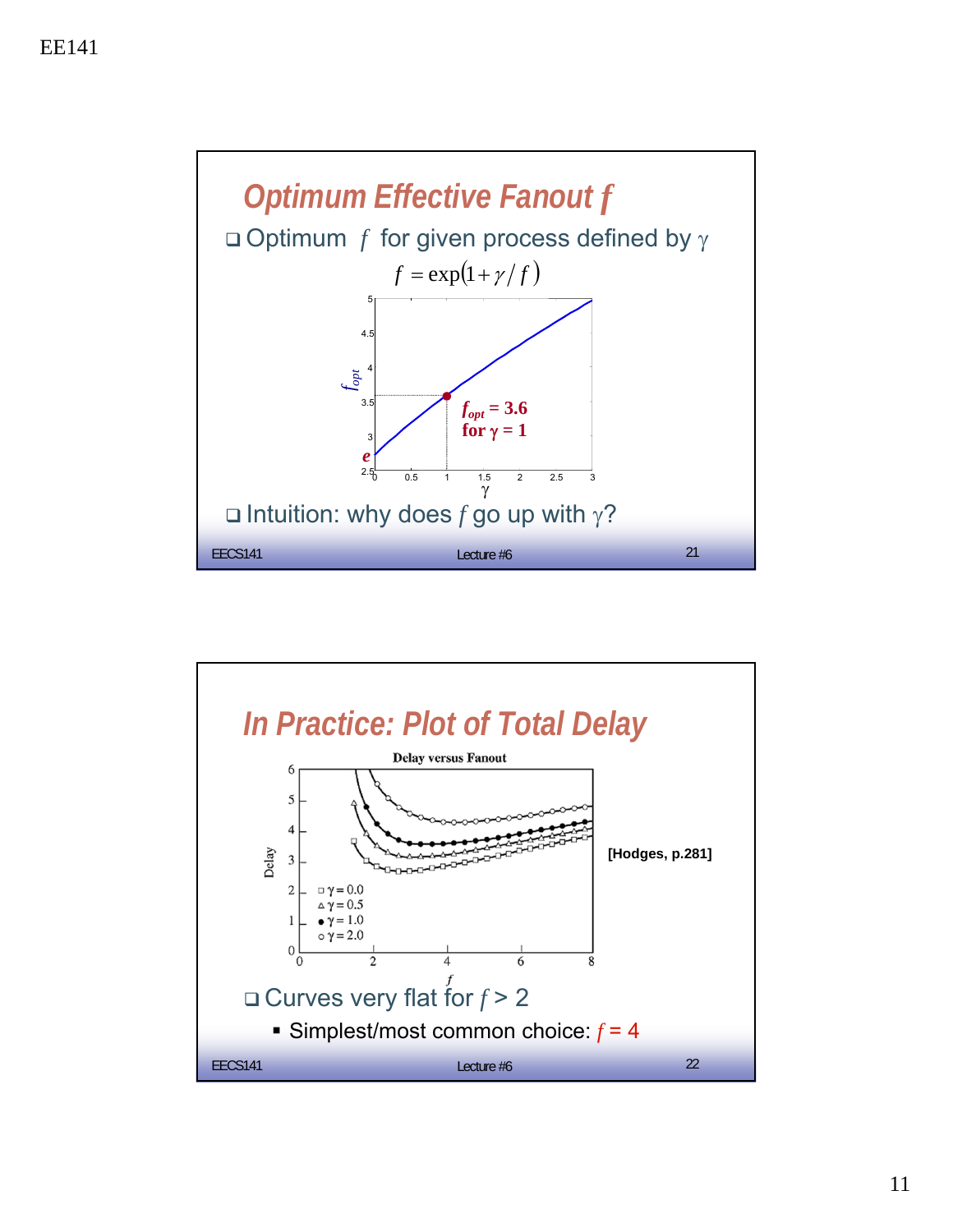

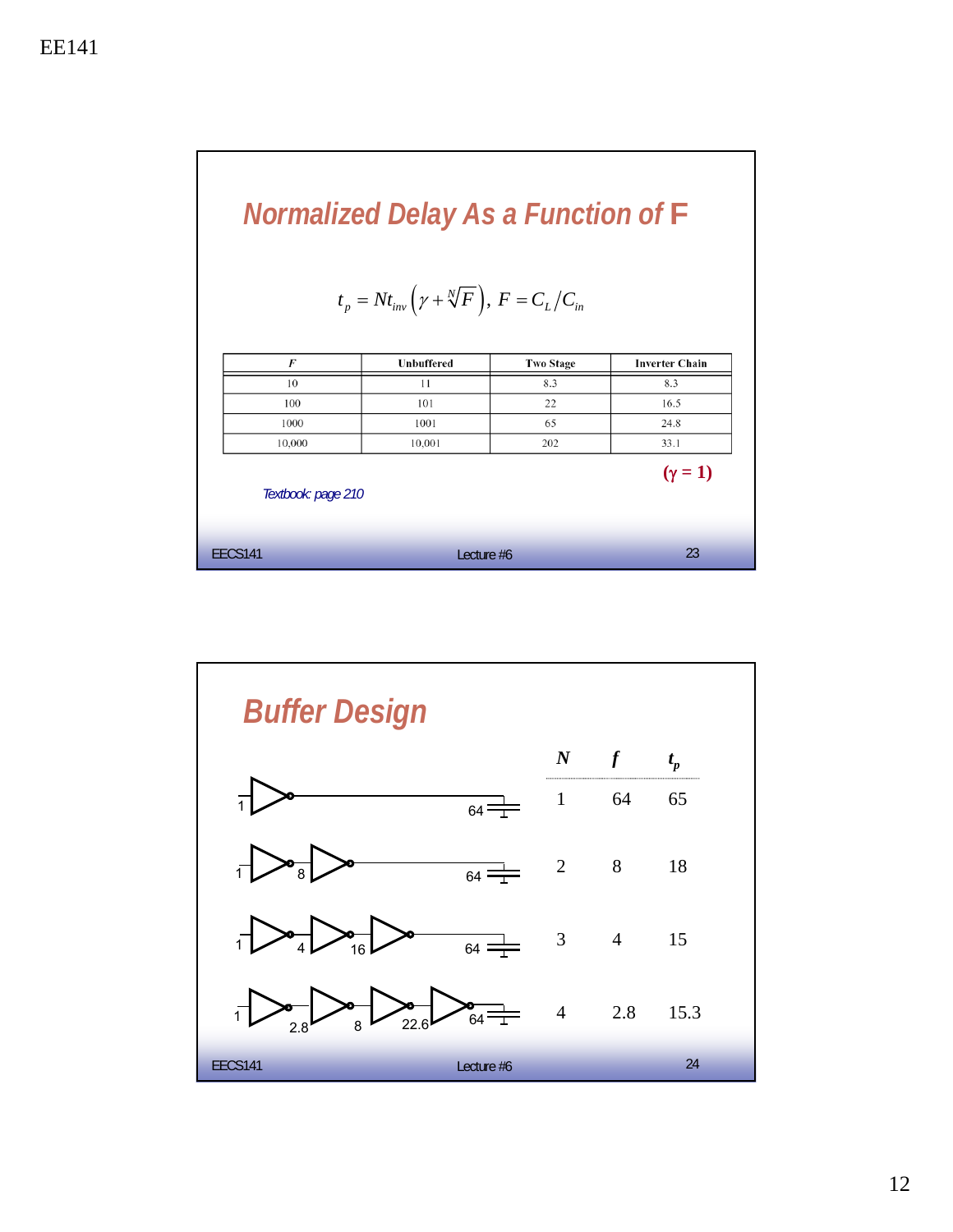